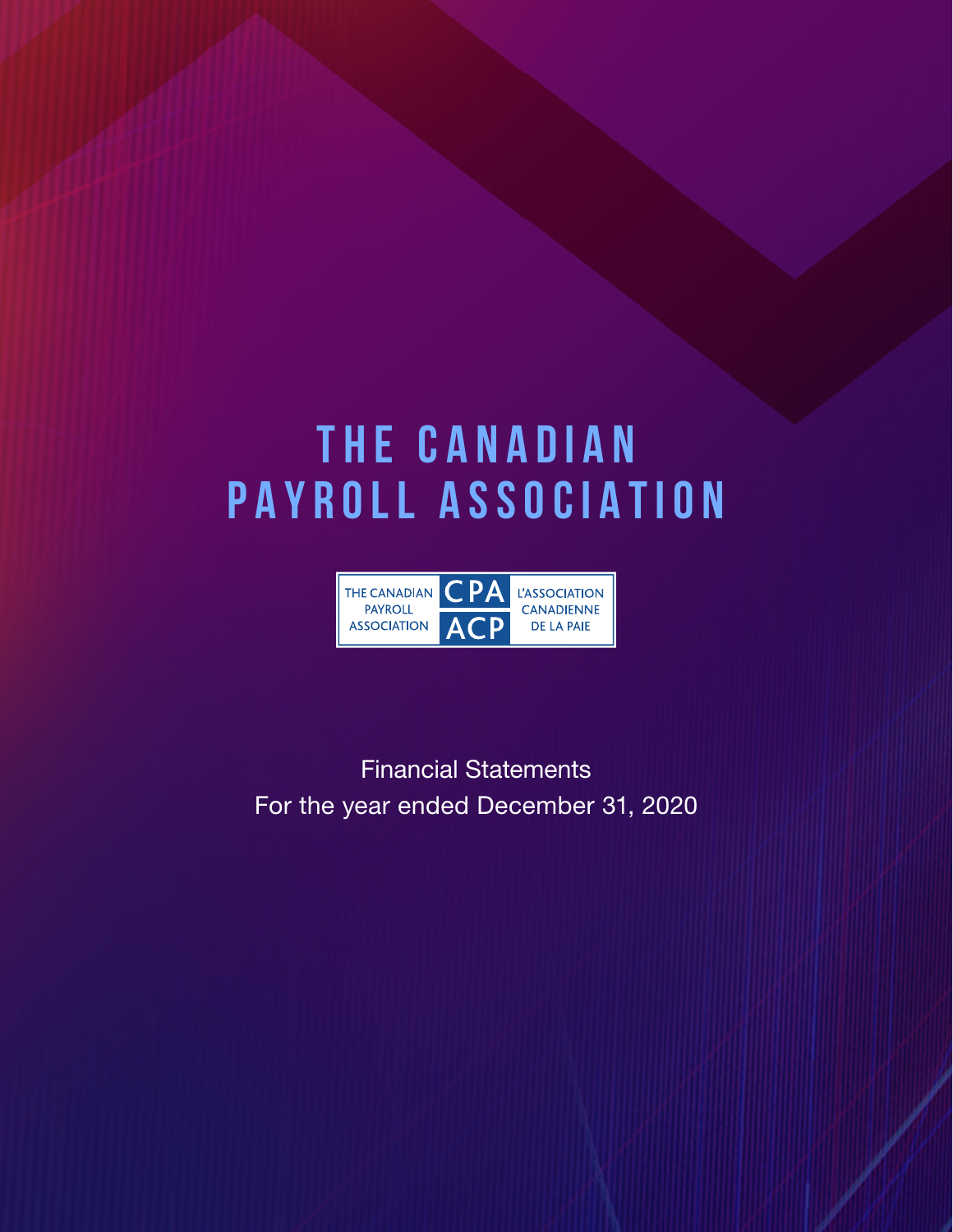## **Independent auditor's report**

#### To the Members of **The Canadian Payroll Association/L'Association canadienne de la paie**

#### **Opinion**

We have audited the financial statements of **The Canadian Payroll Association/L'Association canadienne de la paie** [the "Association"], which comprise the balance sheet as at December 31, 2020, and the statement of changes in net assets, statement of operations and statement of cash flows for the year then ended, and notes to the financial statements, including a summary of significant accounting policies.

In our opinion, the accompanying financial statements present fairly, in all material respects, the financial position of the Association as at December 31, 2020, and its results of operations and its cash flows for the year then ended in accordance with Canadian accounting standards for not-for-profit organizations.

#### **Basis for opinion**

We conducted our audit in accordance with Canadian generally accepted auditing standards. Our responsibilities under those standards are further described in the *Auditor's responsibilities for the audit of the financial statements*  section of our report. We are independent of the Association in accordance with the ethical requirements that are relevant to our audit of the financial statements in Canada, and we have fulfilled our other ethical responsibilities in accordance with these requirements. We believe that the audit evidence we have obtained is sufficient and appropriate to provide a basis for our opinion.

#### **Responsibilities of management and those charged with governance for the financial statements**

Management is responsible for the preparation and fair presentation of the financial statements in accordance with Canadian accounting standards for not-for-profit organizations, and for such internal control as management determines is necessary to enable the preparation of financial statements that are free from material misstatement, whether due to fraud or error.

In preparing the financial statements, management is responsible for assessing the Association's ability to continue as a going concern, disclosing, as applicable, matters related to going concern and using the going concern basis of accounting unless management either intends to liquidate the Association or to cease operations, or has no realistic alternative but to do so.

Those charged with governance are responsible for overseeing the Association's financial reporting process.

#### **Auditor's responsibilities for the audit of the financial statements**

Our objectives are to obtain reasonable assurance about whether the financial statements as a whole are free from material misstatement, whether due to fraud or error, and to issue an auditor's report that includes our opinion. Reasonable assurance is a high level of assurance, but is not a guarantee that an audit conducted in accordance with Canadian generally accepted auditing standards will always detect a material misstatement when it exists. Misstatements can arise from fraud or error and are considered material if, individually or in the aggregate, they could reasonably be expected to influence the economic decisions of users taken on the basis of these financial statements.

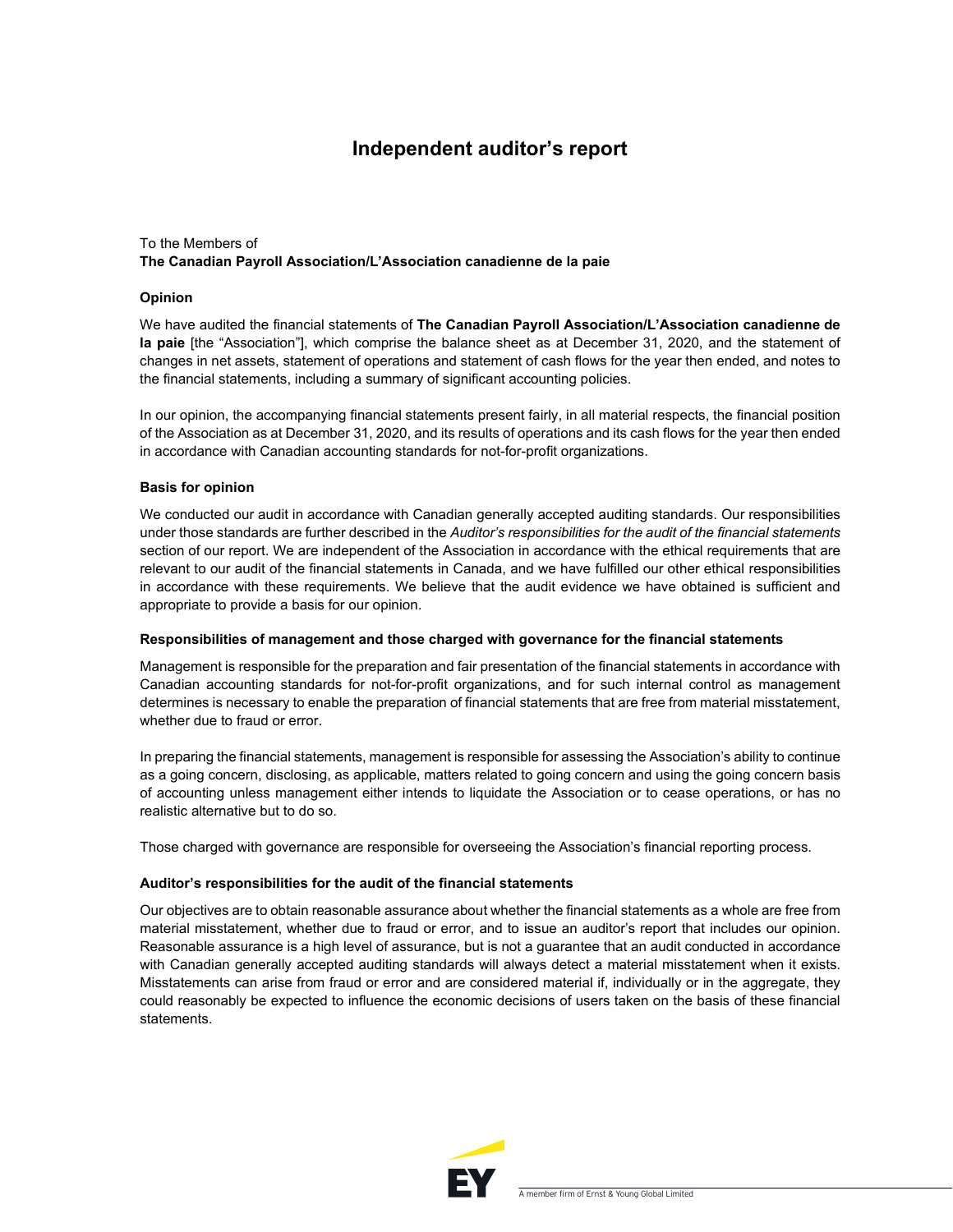As part of an audit in accordance with Canadian generally accepted auditing standards, we exercise professional judgment and maintain professional skepticism throughout the audit. We also:

- Identify and assess the risks of material misstatement of the financial statements, whether due to fraud or error, design and perform audit procedures responsive to those risks, and obtain audit evidence that is sufficient and appropriate to provide a basis for our opinion. The risk of not detecting a material misstatement resulting from fraud is higher than for one resulting from error, as fraud may involve collusion, forgery, intentional omissions, misrepresentations, or the override of internal control.
- Obtain an understanding of internal control relevant to the audit in order to design audit procedures that are appropriate in the circumstances, but not for the purpose of expressing an opinion on the effectiveness of the Association's internal control.
- Evaluate the appropriateness of accounting policies used and the reasonableness of accounting estimates and related disclosures made by management.
- Conclude on the appropriateness of management's use of the going concern basis of accounting and, based on the audit evidence obtained, whether a material uncertainty exists related to events or conditions that may cast significant doubt on the Association's ability to continue as a going concern. If we conclude that a material uncertainty exists, we are required to draw attention in our auditor's report to the related disclosures in the financial statements or, if such disclosures are inadequate, to modify our opinion. Our conclusions are based on the audit evidence obtained up to the date of our auditor's report. However, future events or conditions may cause the Association to cease to continue as a going concern.
- Evaluate the overall presentation, structure and content of the financial statements, including the disclosures, and whether the financial statements represent the underlying transactions and events in a manner that achieves fair presentation.

We communicate with those charged with governance regarding, among other matters, the planned scope and timing of the audit and significant audit findings, including any significant deficiencies in internal control that we identify during our audit.

Ernet + Young LLP

Toronto, Canada Chartered Professional Accountants March 26, 2021 Licensed Public Accountants

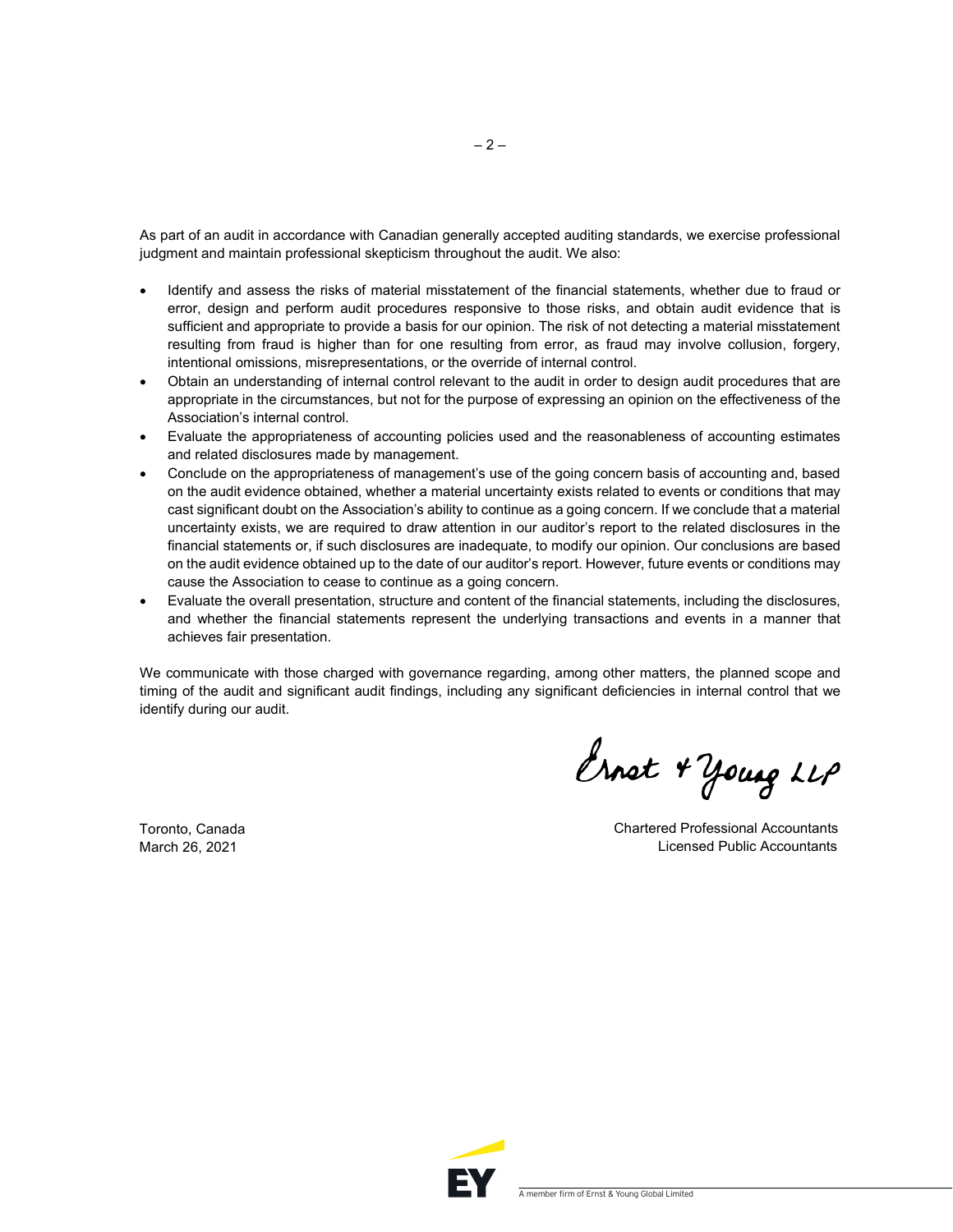## **Balance sheet**

As at December 31

|                                                          | 2020       | 2019       |
|----------------------------------------------------------|------------|------------|
|                                                          | \$         | \$         |
| <b>Assets</b>                                            |            |            |
| <b>Current</b>                                           |            |            |
| Cash                                                     | 4,229,613  | 4,319,237  |
| Short-term investments, fair value <i>Inote 41</i>       | 3,053,991  | 1,014,647  |
| Accounts receivable [note 11]                            | 174,452    | 373,216    |
| Prepaid expenses and other assets                        | 876,471    | 866,665    |
| <b>Total current assets</b>                              | 8,334,527  | 6,573,765  |
| Long-term investments, fair value [note 4]               | 25,600,462 | 22,619,321 |
| Capital assets, net <i>Inote</i> 57                      | 1,567,467  | 1,675,413  |
|                                                          | 35,502,456 | 30,868,499 |
|                                                          |            |            |
| Liabilities                                              |            |            |
| <b>Current</b>                                           |            |            |
| Accounts payable and accrued liabilities <i>[note 6]</i> | 1,836,815  | 1,754,247  |
| Deferred revenue <i>[note 7]</i>                         | 4,890,295  | 4,496,513  |
| Current portion of leasehold inducements                 | 81,050     | 81,050     |
| <b>Total current liabilities</b>                         | 6,808,160  | 6,331,810  |
| Leasehold inducements                                    | 495,676    | 595,520    |
| <b>Total liabilities</b>                                 | 7,303,836  | 6,927,330  |
| Commitments and subsequent event [note 10]               |            |            |
| <b>Net assets</b>                                        |            |            |
| Unrestricted                                             | 28,198,620 | 23,941,169 |

**Total net assets** 28,198,620 23,941,169  **35,502,456** 30,868,499

*See accompanying notes*

On behalf of the Board:

 $\frac{1}{\sqrt{h^2}}$   $\frac{1}{h^2}$   $\frac{1}{h^2}$   $\frac{1}{h^2}$   $\frac{1}{h^2}$   $\frac{1}{h^2}$   $\frac{1}{h^2}$   $\frac{1}{h^2}$   $\frac{1}{h^2}$   $\frac{1}{h^2}$   $\frac{1}{h^2}$   $\frac{1}{h^2}$   $\frac{1}{h^2}$   $\frac{1}{h^2}$   $\frac{1}{h^2}$   $\frac{1}{h^2}$   $\frac{1}{h^2}$   $\frac{1}{h^2}$   $\$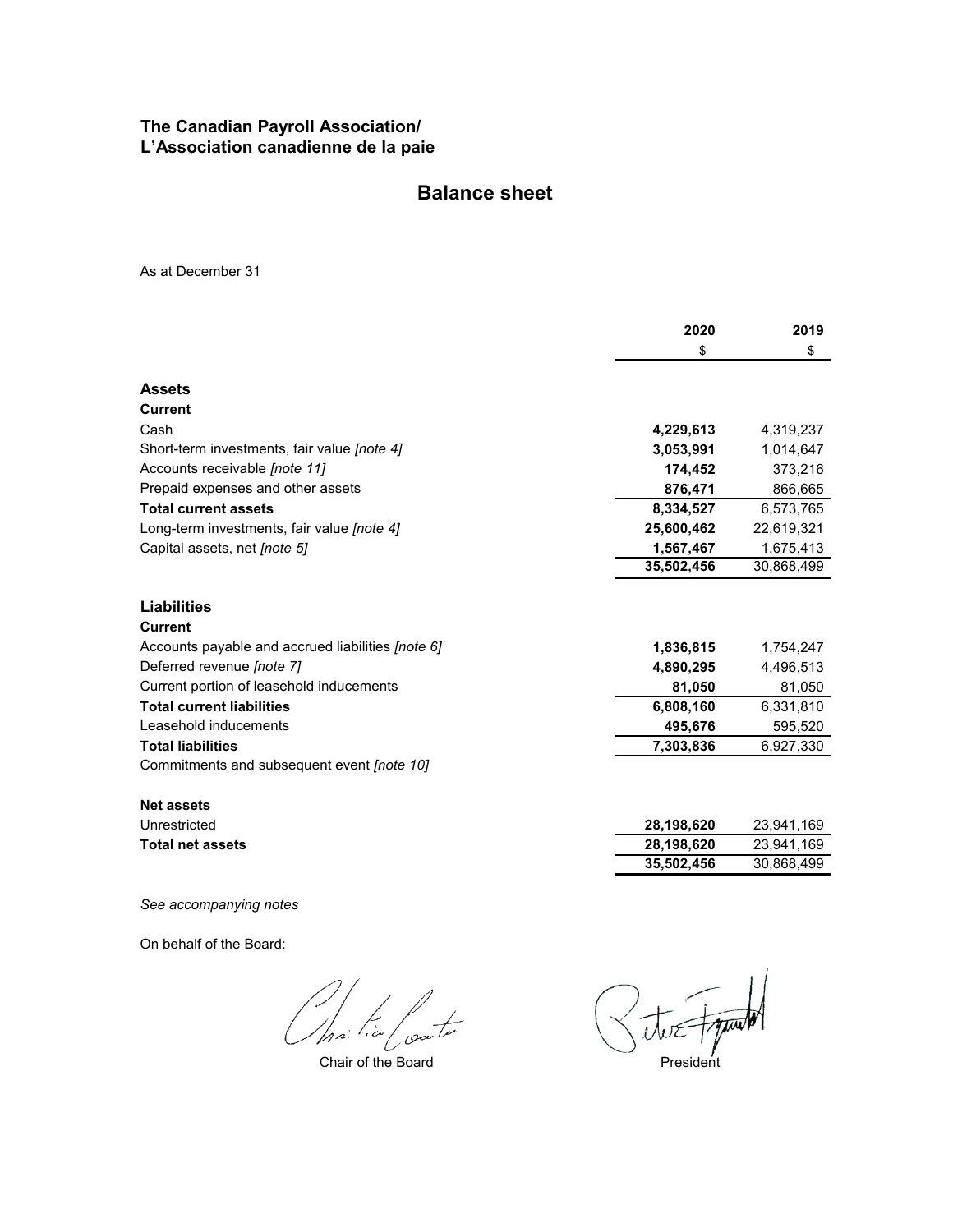# **Statement of changes in net assets**

Year ended December 31

|                                              | 2020       | 2019       |
|----------------------------------------------|------------|------------|
|                                              | S          | \$         |
| Unrestricted net assets, beginning of year   | 23,941,169 | 21.151.760 |
| Excess of revenue over expenses for the year | 4,257,451  | 2,789,409  |
| Unrestricted net assets, end of year         | 28,198,620 | 23,941,169 |

*See accompanying notes*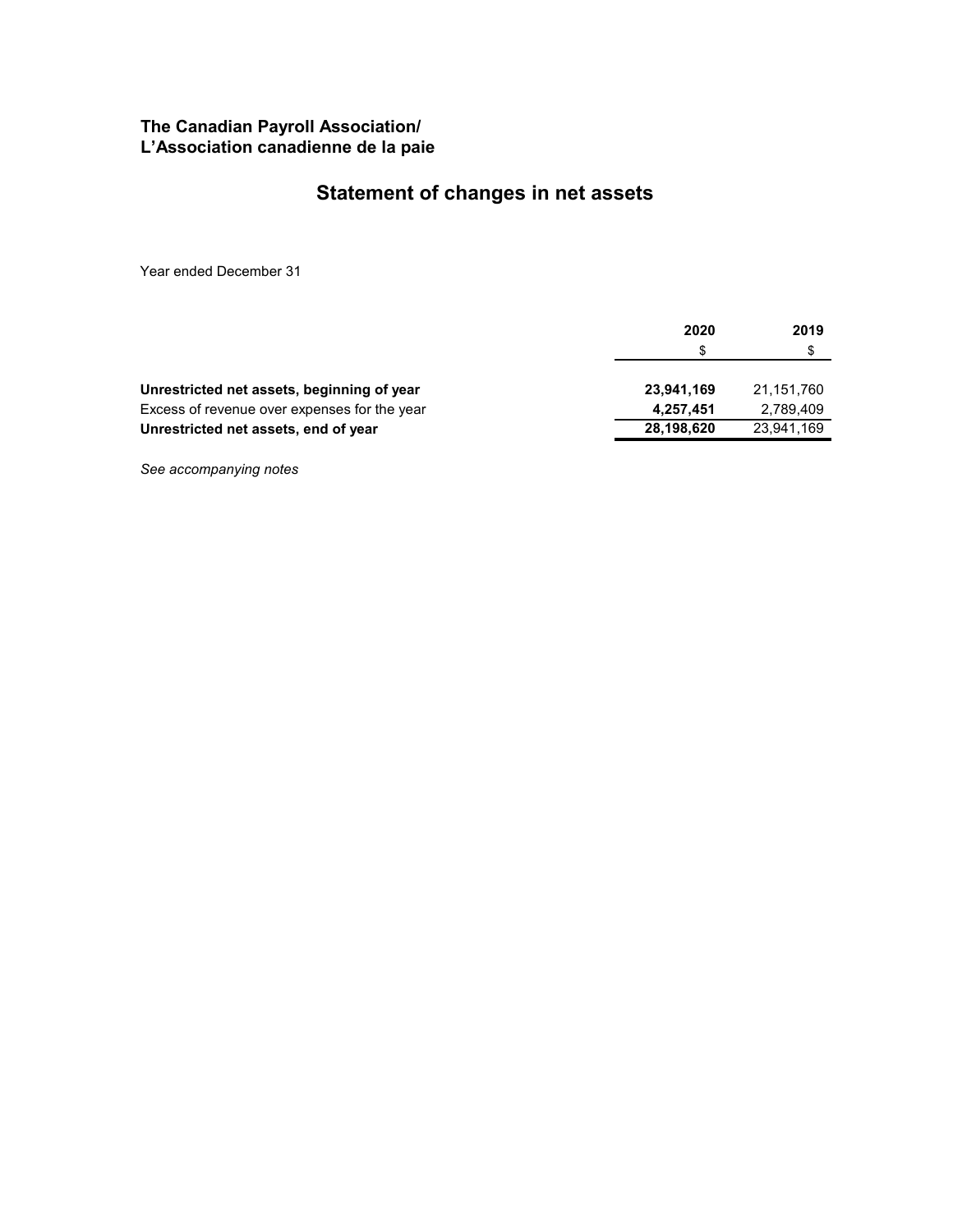# **Statement of operations**

Year ended December 31

|                                                      | 2020       | 2019       |
|------------------------------------------------------|------------|------------|
|                                                      | \$         | \$         |
| Revenue                                              |            |            |
| <b>Certification fees</b>                            | 8,119,054  | 7,083,628  |
| Membership fees                                      | 5,665,302  | 5,868,018  |
| Seminars and conferences                             | 4,672,170  | 7,235,233  |
| Publications and royalties                           | 176,939    | 258,801    |
|                                                      | 18,633,465 | 20,445,680 |
| <b>Expenses</b>                                      |            |            |
| Administration and membership                        | 8,092,098  | 7,720,603  |
| Certification operations and redevelopment           | 3,643,348  | 3,408,805  |
| Communications and marketing                         | 1,786,191  | 2,136,230  |
| Content development                                  | 1,693,156  | 1,693,088  |
| Seminars and conferences                             | 1,563,178  | 4,470,470  |
| Association governance                               | 139,970    | 677,981    |
|                                                      | 16,917,941 | 20,107,177 |
| Excess of revenue over expenses before the following | 1,715,524  | 338,503    |
| Investment income <i>[note 8]</i>                    | 2,541,927  | 2,450,906  |
| Excess of revenue over expenses for the year         | 4,257,451  | 2,789,409  |
|                                                      |            |            |

*See accompanying notes*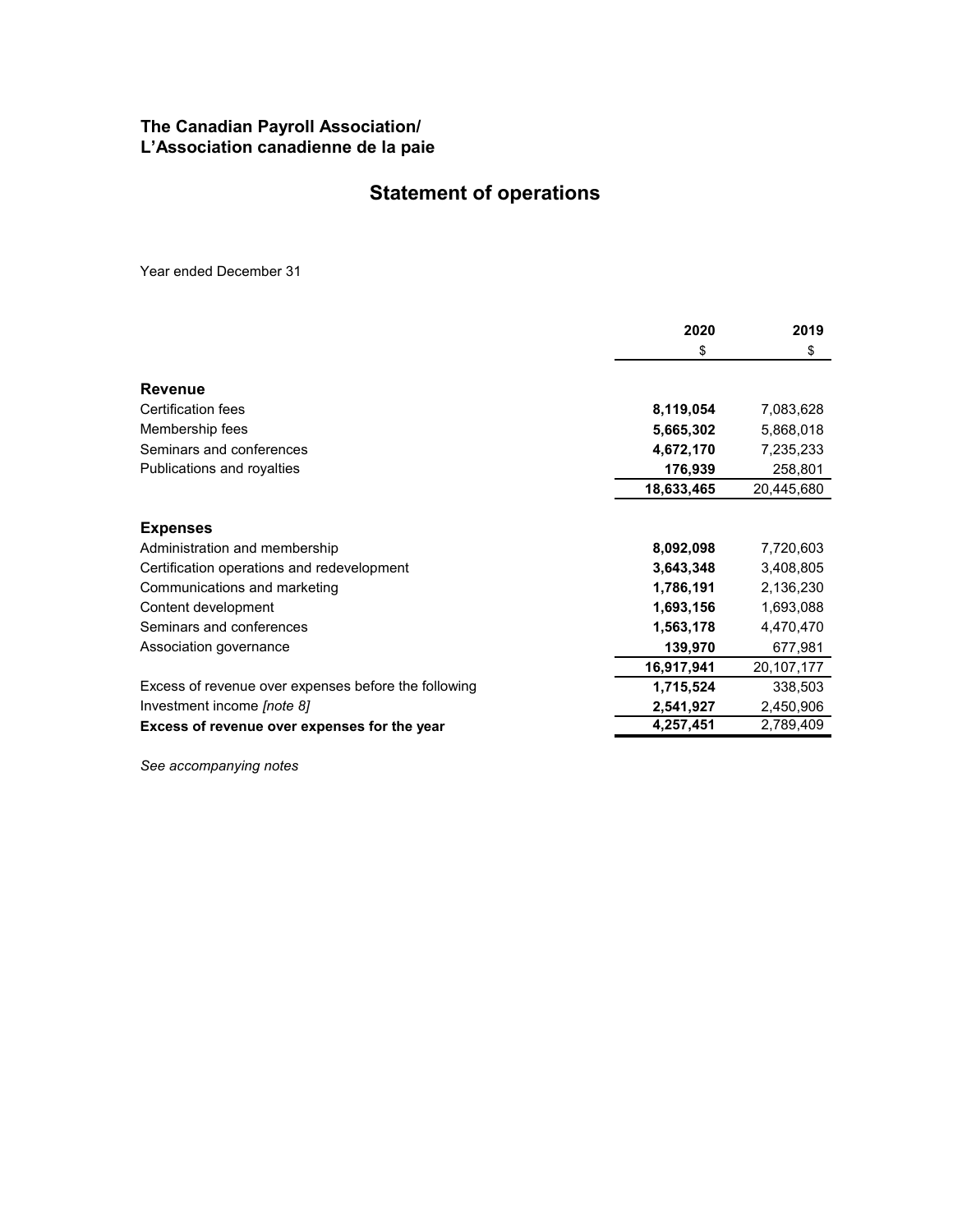## **Statement of cash flows**

Year ended December 31

|                                                                    | 2020        | 2019        |
|--------------------------------------------------------------------|-------------|-------------|
|                                                                    | \$          | \$          |
| <b>Operating activities</b>                                        |             |             |
| Excess of revenue over expenses for the year                       | 4,257,451   | 2,789,409   |
| Add (deduct) items not involving cash                              |             |             |
| Reinvested investment income                                       | (2,520,485) | (2,396,972) |
| Amortization of capital assets                                     | 600,359     | 516,165     |
|                                                                    | 2,337,325   | 908,602     |
| Changes in non-cash working capital balances related to operations |             |             |
| Decrease in accounts receivable                                    | 198,764     | 96,267      |
| Increase in prepaid expenses and other assets                      | (9,806)     | (114, 906)  |
| Increase (decrease) in accounts payable and accrued liabilities    | 82,568      | (205, 538)  |
| Increase in deferred revenue                                       | 393,782     | 460,248     |
| Decrease in leasehold inducements                                  | (99, 844)   | (75, 200)   |
| Cash provided by operating activities                              | 2,902,789   | 1,069,473   |
| <b>Investing activities</b>                                        |             |             |
| Cash contribution to investments                                   | (2,500,000) |             |
| Purchase of capital assets                                         | (492,413)   | (464,028)   |
| Cash used in investing activities                                  | (2,992,413) | (464,028)   |
| Net increase (decrease) in cash during the year                    | (89, 624)   | 605,445     |
| Cash and cash equivalents, beginning of year                       | 4,319,237   | 3,713,792   |
| Cash and cash equivalents, end of year                             | 4,229,613   | 4,319,237   |

*See accompanying notes*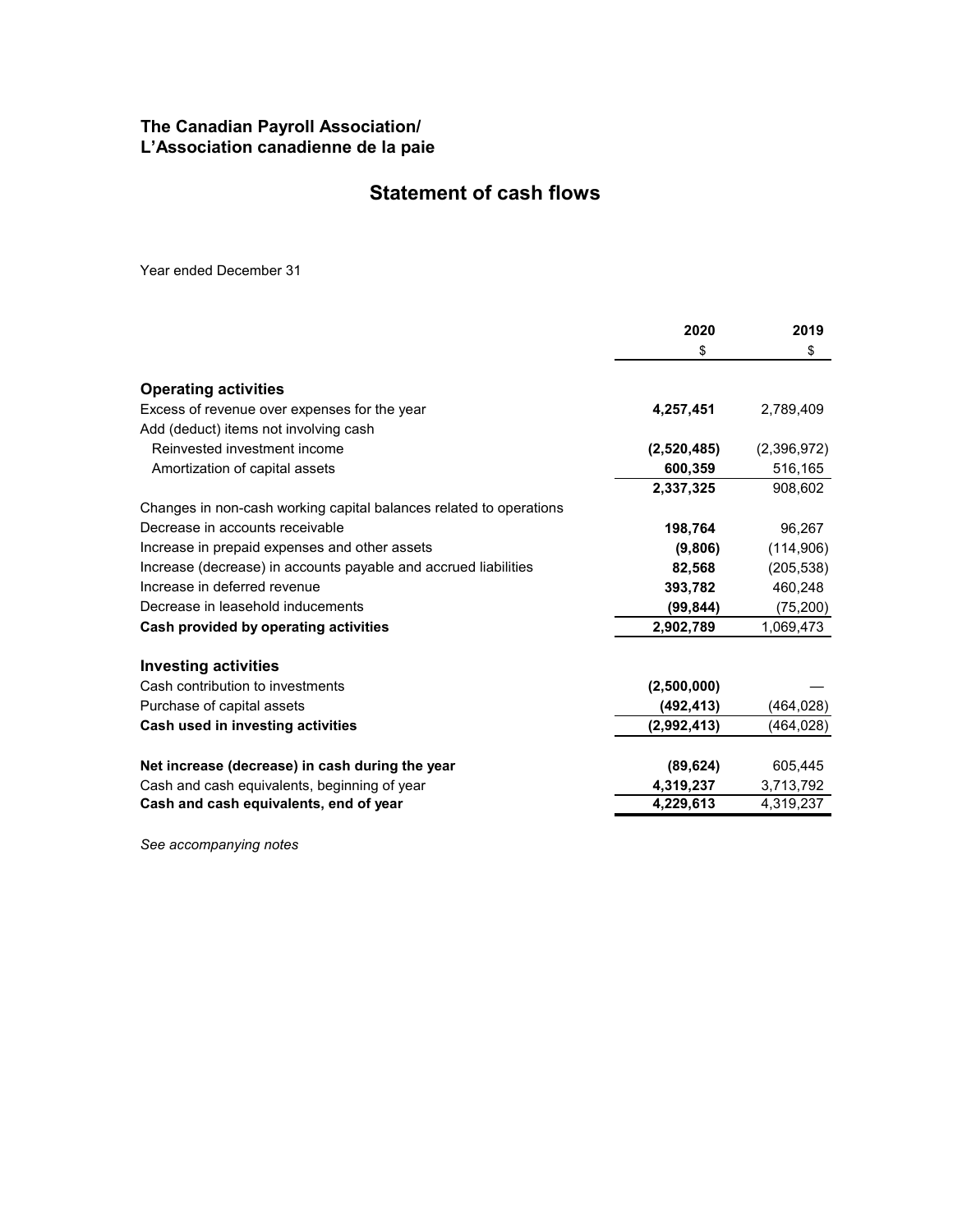## **Notes to financial statements**

December 31, 2020

#### **1. Mission**

Founded in 1978, the Canadian Payroll Association/L'Association Canadienne de la paie [the "Association"] exists because accurate and timely payroll is the right of every employee and essential to the success of every employer and our society. Representing a community of more than 40,000 professionals, practitioners and stakeholders, the Association is recognized as the leader in payroll knowledge. As such, it is relied upon by professionals for learning, education and development, businesses seeking current and critical payroll best practices, and governments to inform and shape payroll-related legislation. The Association has continued under the *Canada Not-for-profit Corporations Act* as a corporation without share capital. The Association is a not-for-profit organization and, as such, is exempt from income taxes under Section 149[1][l] of the *Income Tax Act* (Canada).

## **2. Summary of significant accounting policies**

These financial statements are prepared in accordance with Part III of the *CPA Canada Handbook – Accounting*, which sets out generally accepted accounting principles for not-for-profit organizations in Canada and includes the significant accounting policies summarized below:

#### **Revenue recognition**

Seminar and conference registrations are recognized as revenue when the function is held or services are provided. Certification fees are recognized as revenue when the courses are held. Membership fees are recognized as revenue on a pro rata basis over the year.

Investment income (loss), which consists of interest, dividends, income distributions from pooled funds and realized and unrealized gains and losses, net of investment fees, is recorded in the statement of operations as earned.

#### **Cash and cash equivalents**

Cash and cash equivalents consist of cash and highly liquid short-term investments of maturities of less than 90 days. Cash and investments meeting the definition of cash and cash equivalents that are held for investing rather than liquidity purposes are classified as investments.

#### **Financial instruments**

Investments reported at fair value consist of equity instruments that are quoted in an active market as well as investments in pooled funds and any investments in fixed income securities that the Association designates upon purchase to be measured at fair value. Transactions are recorded on a trade date basis and transaction costs are expensed as incurred.

Other financial instruments, including accounts receivable and accounts payable and accrued liabilities, are initially recorded at fair value and are subsequently measured at cost, net of any provision for impairment.

#### **Prepaid expenses and other assets**

All costs related to future courses, seminars and conferences are initially recorded as prepaid expenses and other assets when the expenditures meet the definition and recognition criteria of an asset. These are expensed over the period in which the events have occurred.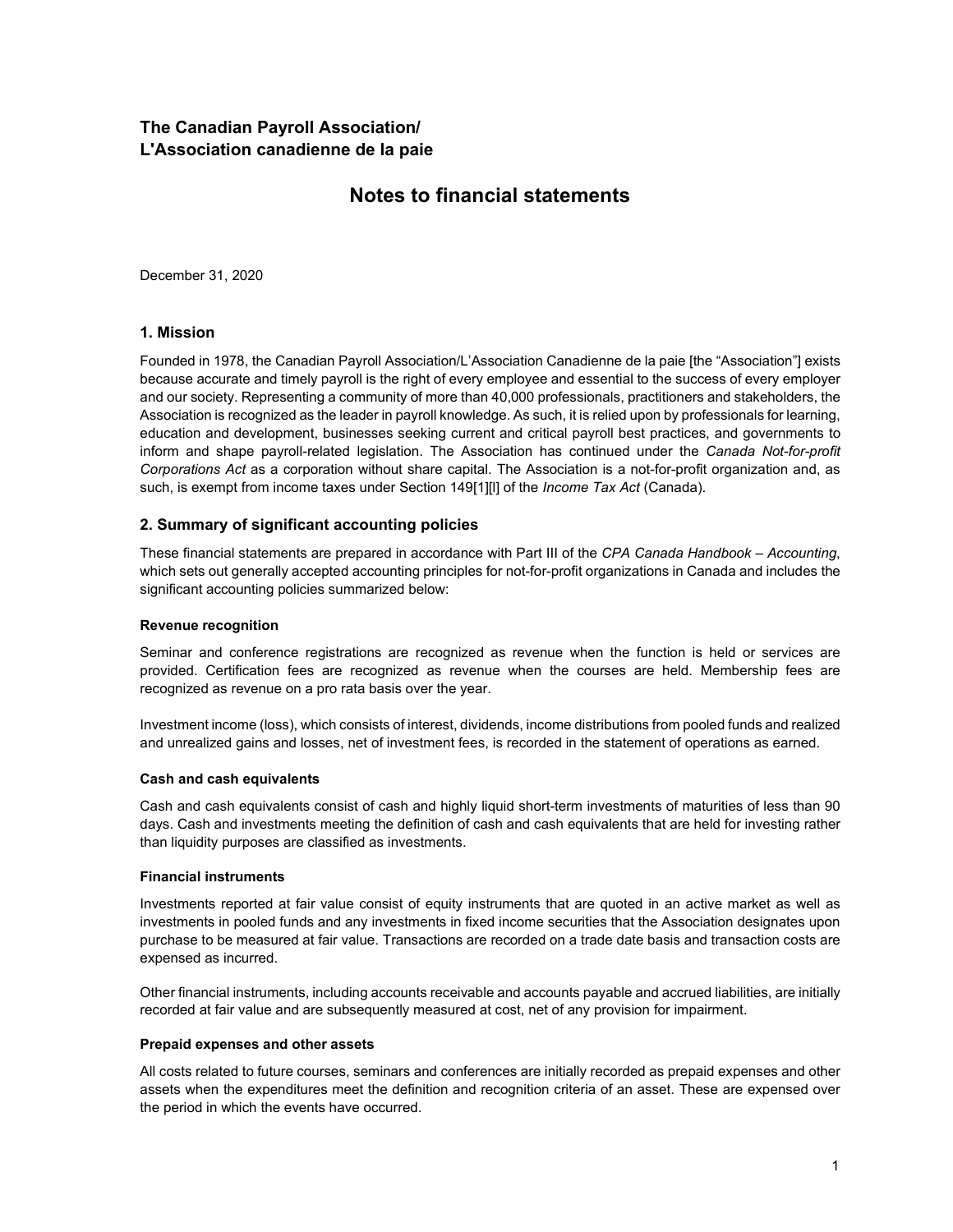## **Notes to financial statements**

December 31, 2020

#### **Capital assets**

Capital assets are recorded at cost less accumulated amortization. Amortization is provided on a straight-line basis over the following periods:

| <b>Tangible</b>                      |                        |
|--------------------------------------|------------------------|
| Leasehold improvements               | Over the term of lease |
| Stationary office furniture          | 10 years               |
| Other office furniture and equipment | $3-5$ years            |
| Intangible                           |                        |
| Program and system software costs    | 3–5 years              |

Capital assets are reviewed for impairment whenever events or changes in circumstances indicate that the carrying value of an asset may not contribute to the Association's ability to provide goods and services. Any impairment results in a write-down of the asset and an expense in the statement of operations. An impairment loss is not reversed if the fair value of the related asset subsequently increases.

#### **Leasehold inducements**

Leasehold inducements represent inducements received, which are amortized on a straight-line basis over the term of the underlying lease agreement.

## **Employee benefits**

The Association contributes amounts to a group registered retirement savings plan equal to the amounts contributed by its staff according to the plan's limits. Contributions are expensed on an accrual basis.

#### **Foreign exchange translation**

Revenue and expense items denominated in foreign currencies are translated into Canadian dollars at exchange rates prevailing at the transaction date. Monetary assets and liabilities that are denominated in foreign currencies are translated into Canadian dollars at the year-end exchange rates. Gains or losses resulting from foreign currency transactions are recorded in the statement of operations.

#### **Allocation of expenses**

The costs of each function include costs of personnel and other expenses directly related to the function. General support and other costs are not allocated.

## **3. Line of credit**

The Association has available a line of credit to a maximum of \$300,000 bearing interest at the bank's prime rate plus 0.75% per annum. The line of credit is collateralized by a general security agreement covering all assets, other than real property, of the Association. As at December 31, 2020, the bank's prime rate was 2.45% [2019 – 3.95%]. As at December 31, 2020 and 2019, the line of credit facility was not utilized.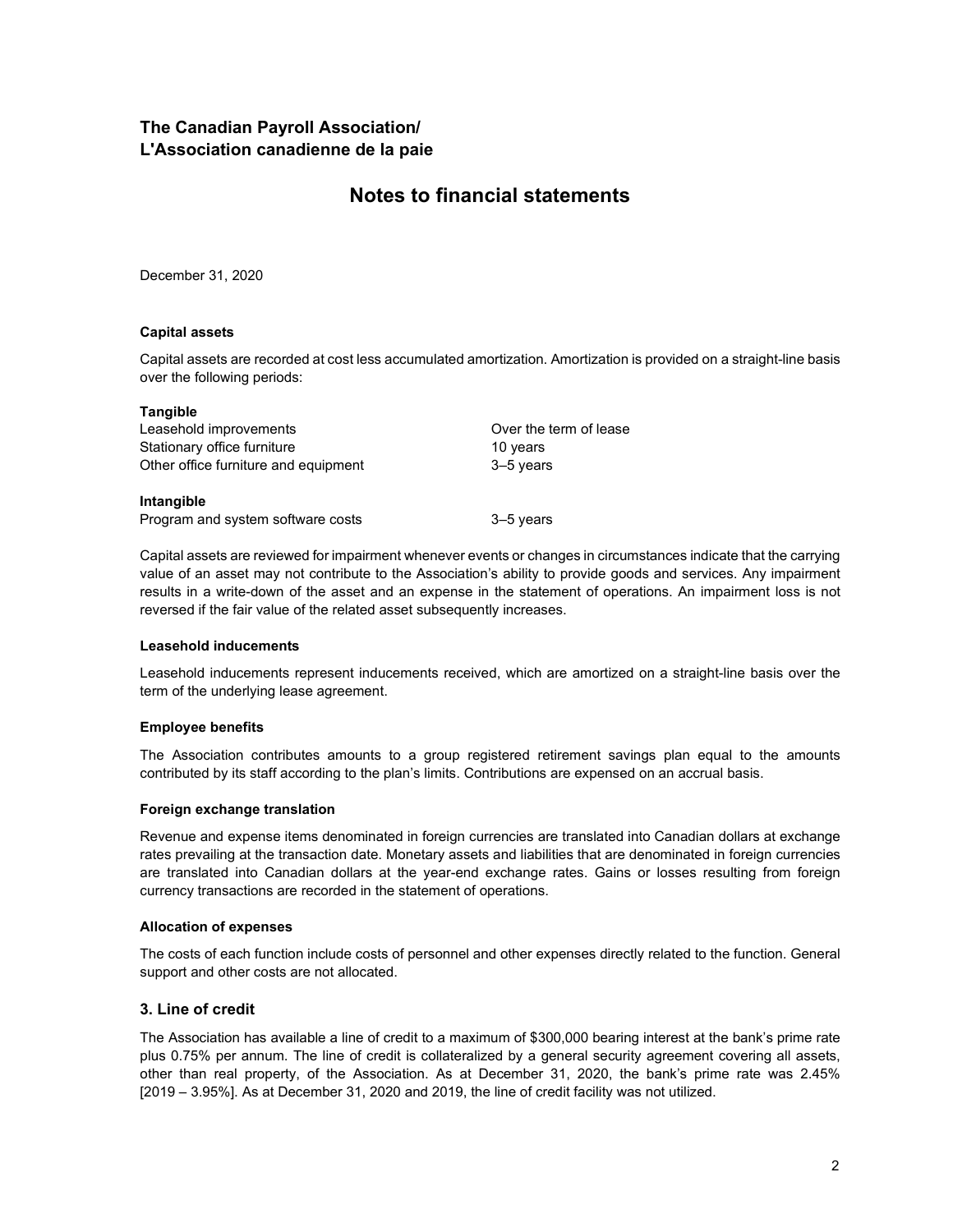## **Notes to financial statements**

December 31, 2020

## **4. Investments**

Investments have an asset mix as follows:

#### **Short-term investments**

|                                  | 2020<br>\$ | 2019<br>\$ |
|----------------------------------|------------|------------|
| Cash and cash equivalents        | 3,053,991  | 1,014,647  |
|                                  | 3,053,991  | 1,014,647  |
| Long-term investments            |            |            |
|                                  | 2020<br>\$ | 2019<br>\$ |
| Canadian fixed income securities | 8,073,751  | 8,674,205  |
| Global fixed income securities   | 3,342,857  | 2,162,273  |
| Canadian equities                | 4,880,260  | 4,499,378  |
| US equities                      | 4,873,056  | 3,715,612  |
| Other foreign equities           | 4,430,538  | 3,567,853  |
|                                  | 25,600,462 | 22,619,321 |

Interest rates on fixed income securities range from 1.20% to 2.60% [2019 – 1.20% to 2.60%] and maturity dates range from September 5, 2021 to June 2, 2025 [2019 – June 15, 2020 to September 8, 2024].

Investments in pooled funds have been allocated among the asset classes based on the underlying investments.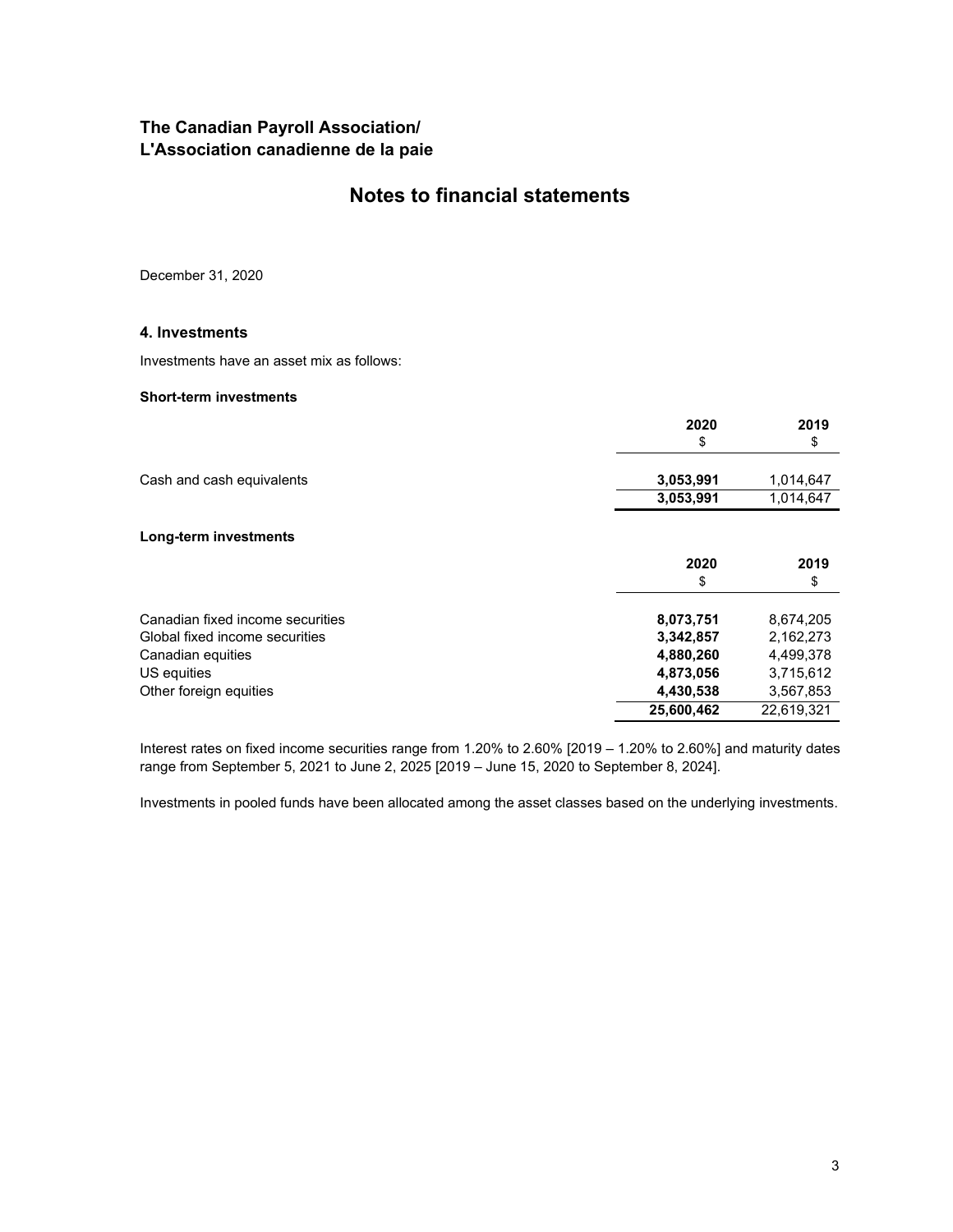## **Notes to financial statements**

December 31, 2020

## **5. Capital assets**

Capital assets consist of the following:

|                                       |           | 2020                               |                               |
|---------------------------------------|-----------|------------------------------------|-------------------------------|
|                                       | Cost      | <b>Accumulated</b><br>amortization | <b>Net carrying</b><br>amount |
|                                       | \$        | \$                                 | \$                            |
| <b>Tangible</b>                       |           |                                    |                               |
| Leasehold improvements                | 1,843,202 | 915,303                            | 927,899                       |
| Stationary office furniture           | 388,174   | 166,029                            | 222,145                       |
| Other office furniture and equipment  | 850,255   | 694,015                            | 156,240                       |
|                                       | 3,081,631 | 1,775,347                          | 1,306,284                     |
| Intangible                            |           |                                    |                               |
| Program and system software costs     |           |                                    |                               |
| Certification and seminar development | 1,639,789 | 1,588,879                          | 50,910                        |
| Software                              | 1,655,850 | 1,445,577                          | 210,273                       |
|                                       | 3,295,639 | 3,034,456                          | 261,183                       |
|                                       | 6,377,270 | 4,809,803                          | 1,567,467                     |
|                                       |           | 2019                               |                               |
|                                       |           | <b>Accumulated</b>                 | <b>Net carrying</b>           |
|                                       | Cost      | amortization                       | amount                        |
|                                       | \$        | \$                                 | \$                            |
| <b>Tangible</b>                       |           |                                    |                               |
| Leasehold improvements                | 1,608,394 | 715,335                            | 893,059                       |
| Stationary office furniture           | 308,325   | 126,068                            | 182,257                       |
| Other office furniture and equipment  | 758,783   | 630,360                            | 128,423                       |
|                                       | 2,675,502 | 1,471,763                          | 1,203,739                     |
| Intangible                            |           |                                    |                               |
| Program and system software costs     |           |                                    |                               |
| Certification and seminar development | 1,639,790 | 1,498,392                          | 141,398                       |
| Software                              | 1,604,342 | 1,274,066                          | 330,276                       |
|                                       | 3,244,132 | 2,772,458                          | 471,674                       |
|                                       | 5,919,634 | 4,244,221                          | 1,675,413                     |
|                                       |           |                                    |                               |

During the year, fully amortized capital assets of \$34,777 [2019 – \$51,505] were written off. As at December 31, 2019, \$17,195 and \$17,190 included in leasehold improvements and software, respectively, related to assets under construction that were not currently in use and were not amortized during the year. There were no assets under construction and not in use as at December 31, 2020.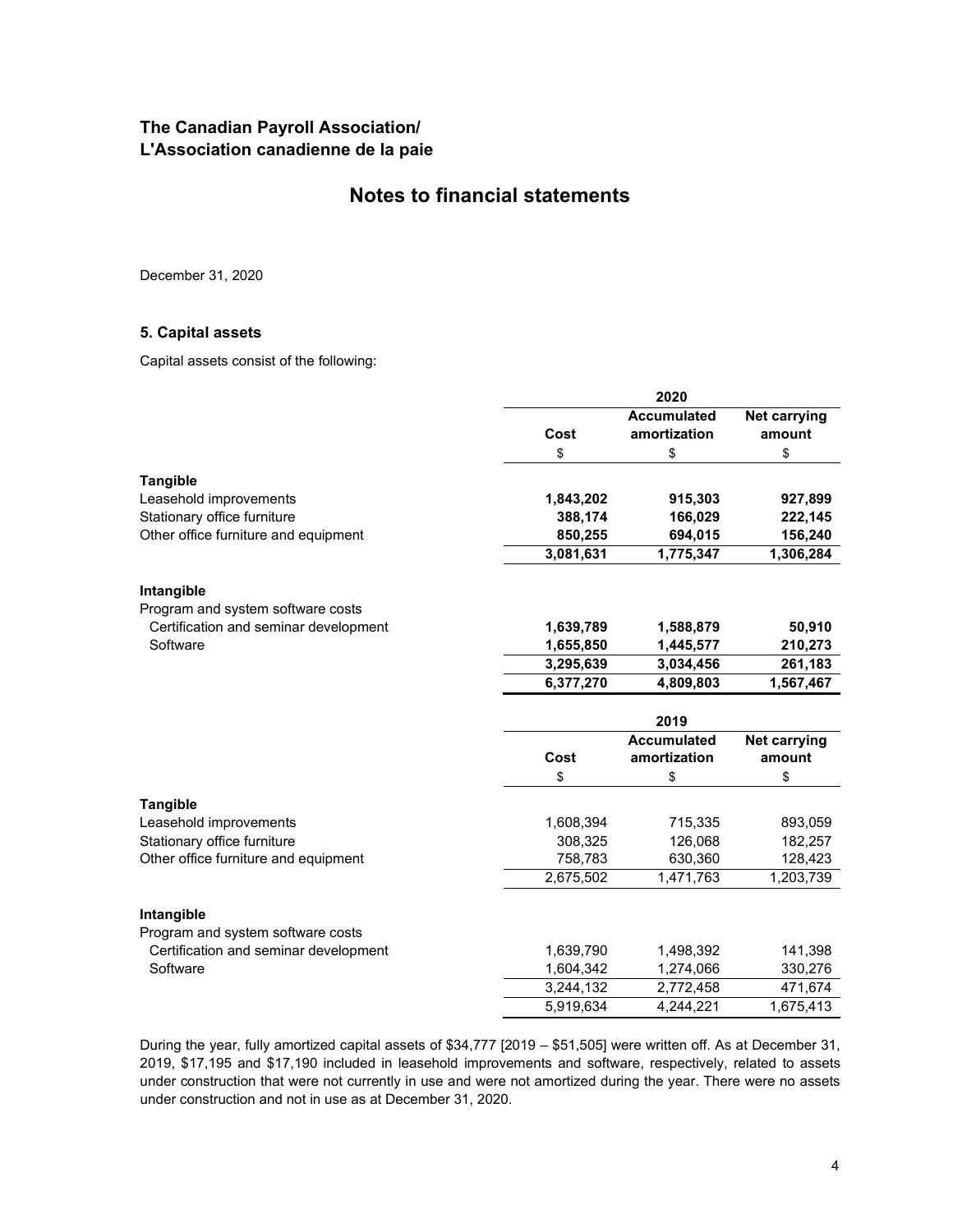## **Notes to financial statements**

December 31, 2020

## **6. Government remittances**

Included in accounts payable and accrued liabilities are government remittances payable of \$86,719 [2019 – \$77,096].

## **7. Deferred revenue**

Deferred revenue consists of the following:

|                          | 2020<br>\$ | 2019<br>\$ |
|--------------------------|------------|------------|
| Membership               | 2,968,319  | 3,110,873  |
| Certification            | 1,185,379  | 878,234    |
| Seminars and conferences | 729,247    | 483,631    |
| <b>Publications</b>      | 7.350      | 23,775     |
|                          | 4,890,295  | 4,496,513  |

## **8. Investment income**

Investment income consists of the following:

|                                      | 2020<br>\$ | 2019<br>\$ |
|--------------------------------------|------------|------------|
| Unrealized gains on investments, net | 2,011,413  | 914.496    |
| Interest and dividends               | 465,712    | 482.912    |
| Realized gains on investments, net   | 64.802     | 1,053,498  |
|                                      | 2,541,927  | 2,450,906  |

## **9. Group registered retirement savings plan – employee benefits**

During the year, the Association contributed approximately \$219,511 [2019 – \$244,981] to a group registered retirement savings plan.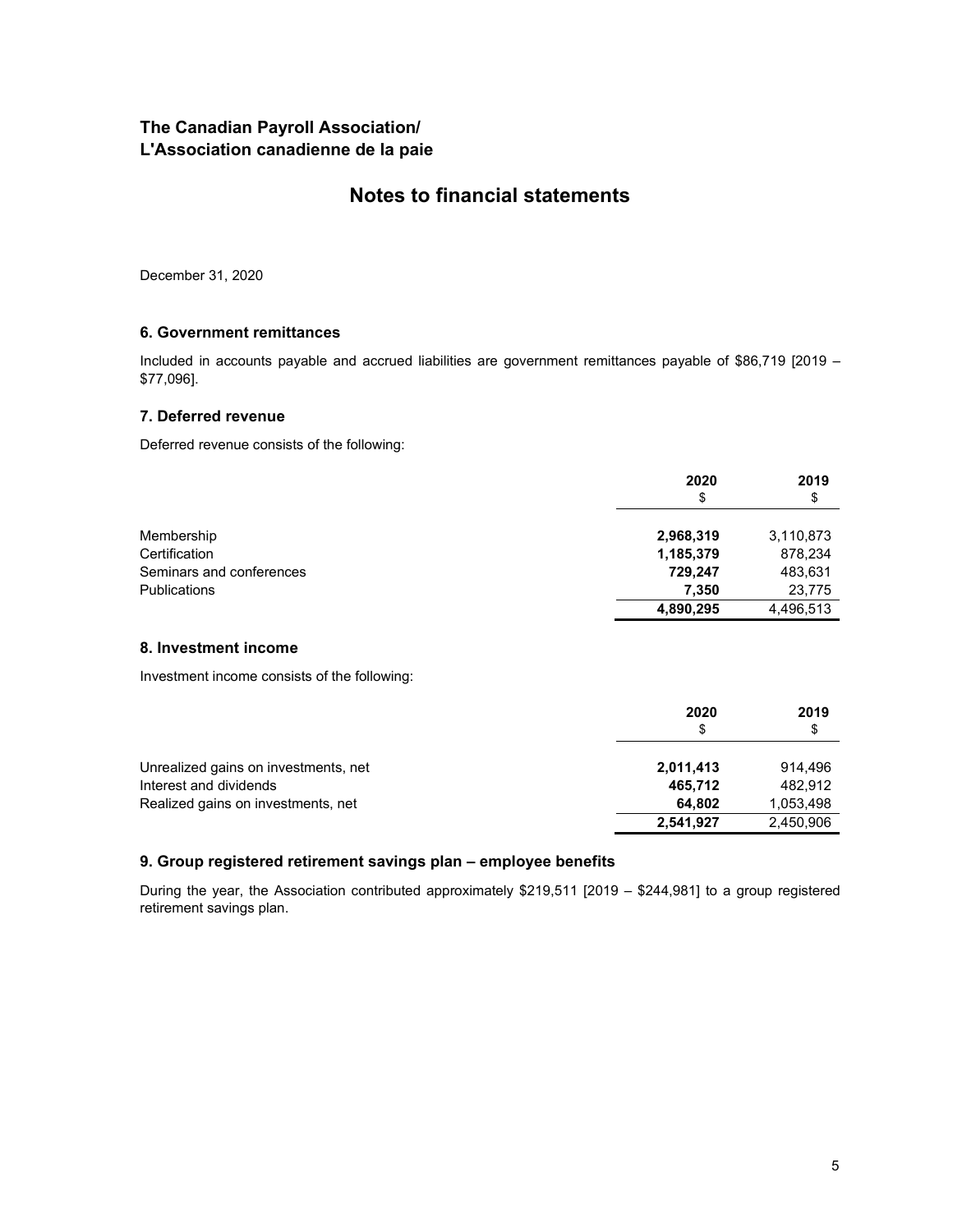## **Notes to financial statements**

December 31, 2020

## **10. Commitments and subsequent event**

[a] The Association is obligated to make the following approximate future minimum annual payments under operating leases and contracts for office facilities, professional services and office equipment:

|      | \$        |
|------|-----------|
| 2021 | 2,354,000 |
| 2022 | 1,793,000 |
| 2023 | 1,528,000 |
| 2024 | 1,324,000 |
| 2025 | 330,000   |
|      | 7,329,000 |

In addition to minimum rental payments, leases for office facilities generally require the payment of various operating costs.

[b] Subsequent to year-end, the Association committed to making a \$750,000 contribution to an educational institution over three years in instalments of \$350,000, \$200,000 and \$200,000 for 2021, 2022 and 2023, respectively, to support the establishment and activities of a research lab.

## **11. Financial instruments and risk management**

The Association is exposed to various financial risks through transactions in financial instruments. Most of these risks are related to investments. To manage the risks related to investments, the Association has determined an investment strategy and asset mix that reflects a total investment return consistent with capital preservation, risk tolerance and liquidity needs of the Association. An investment policy was established to monitor and limit risks across asset classes, as well as the total portfolio. If the measured risk of the portfolio exceeds the limits set by the policy, actions will be taken to reduce the portfolio's risk.

#### **Foreign currency risk**

The Association is exposed to foreign currency risk with respect to its investments denominated in foreign currencies, including the underlying investments of its pooled funds denominated in foreign currencies, because the fair value of financial instruments or future cash flows associated with these instruments will fluctuate relative to the Canadian dollar due to changes in foreign currency rates. The Association mitigates its foreign currency risk exposure by limiting the extent of foreign currency exposure to 10% for fixed income securities and 15%, respectively, on United States and other foreign equities.

#### **Interest rate risk**

The Association is exposed to interest rate risk with respect to its fixed income securities and pooled funds that hold fixed income securities, because the fair value of financial instruments or future cash flows associated with these instruments will fluctuate due to changes in market interest rates. Fluctuations in market rates of interest do not have a significant impact on the Association's results of operations.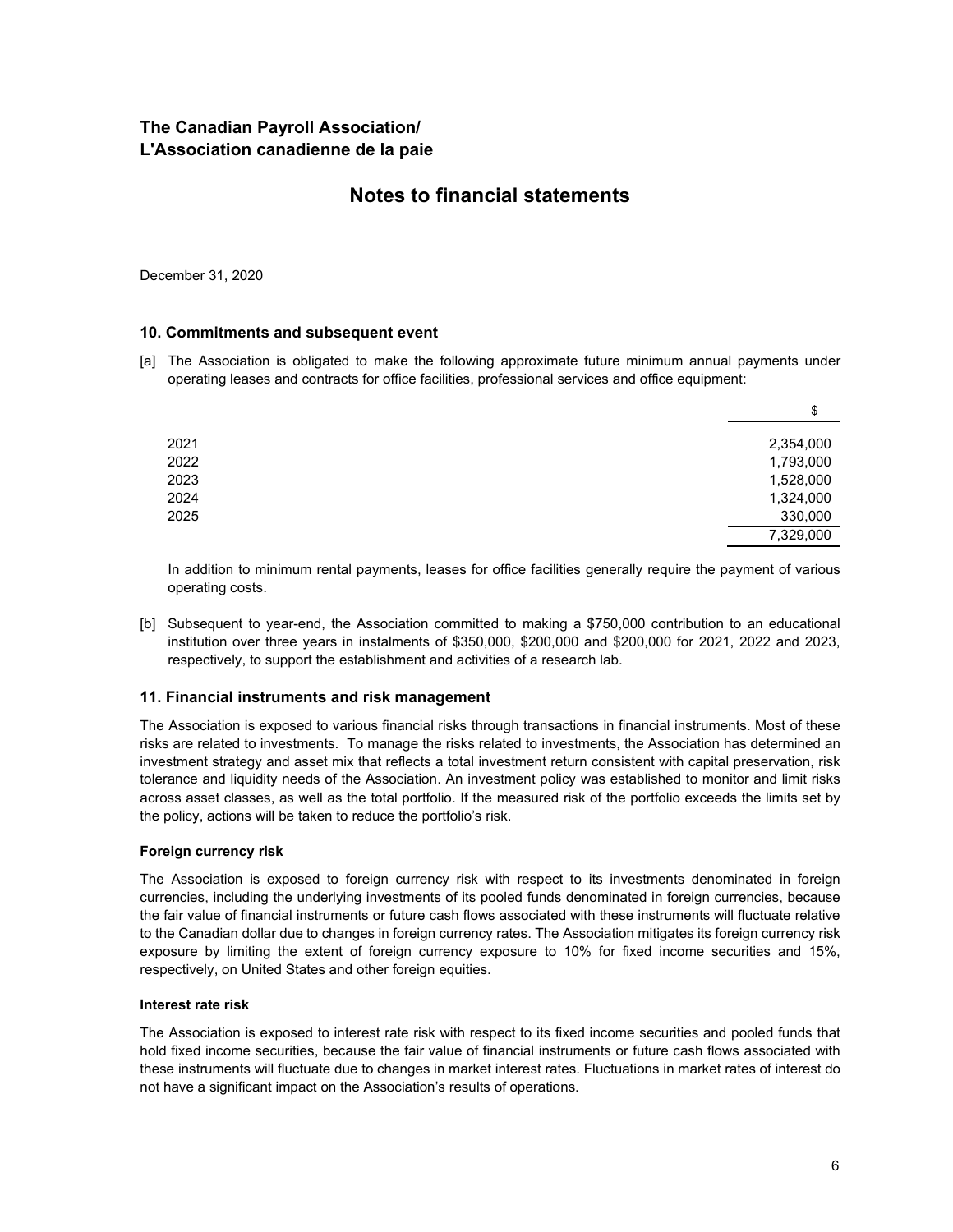## **Notes to financial statements**

December 31, 2020

#### **Other price risk**

The Association is exposed to other price risk through changes in market prices [other than changes arising from foreign currency risk and interest rate risk] in connection with its investments in equity securities and pooled funds. The Association manages this risk by monitoring against its benchmark asset mix, which reflects the Association's risk appetite.

## **Credit risk**

The Association is exposed to credit risk in connection with its fixed income investments because of the risk of financial loss caused by a counterparty's potential inability to fulfill its contractual obligations. To manage this credit risk exposure, the Association only invests in high quality securities. Fixed limits are established for individual counterparties and these are monitored regularly.

In addition, in the normal course of business, the Association is exposed to credit risk from its debtors as failure of any of these parties to fulfill their obligations could result in financial losses for the Association. As at December 31, 2020, three debtors [2019 – three debtors] represent 81% [2019 – 56%] of the Association's accounts receivable balance of \$174,452 [2019 – \$373,216]. While there is a concentration of credit risk with these debtors, a significant portion of outstanding balances have been received subsequent to year-end. As such, the credit risk associated with these debtors is minimal.

## **12. Capital management**

The Association's objectives are to have sufficient liquid resources to continue operating despite adverse financial events and to provide it with the flexibility to take advantage of opportunities that will advance its purposes. The need for sufficient liquid resources is considered in the preparation of an annual budget and in the monitoring of cash flows and actual operating results compared to the budget. The Association has established a target of having nine to twelve months of normal operating expenses held in liquid assets. As at December 31, 2020, the Association has met its objective of having sufficient liquid resources to meet its current obligations.

## **13. COVID-19**

In March 2020, the World Health Organization declared the spread of the novel coronavirus ["COVID-19"] to be a global pandemic. This resulted in governments worldwide enacting emergency measures to combat the spread of the virus including travel restrictions in and out of and within Canada, barring gatherings of people and requirements to stay home. These restrictions impacted the operations of the Association with all staff now working from home. The majority of in-person courses and events have shifted to online delivery and the Association continued to provide members with services to ensure they are able to access information to continue to complete every payroll accurately and on-time.

Management considered the impact of COVID-19 in its assessment of the Association's assets and liabilities and its ability to continue as a going concern. Although COVID-19 has had an impact on the Association's operations, management believes that the Association continues to have sufficient resources to manage the operations through the next year.